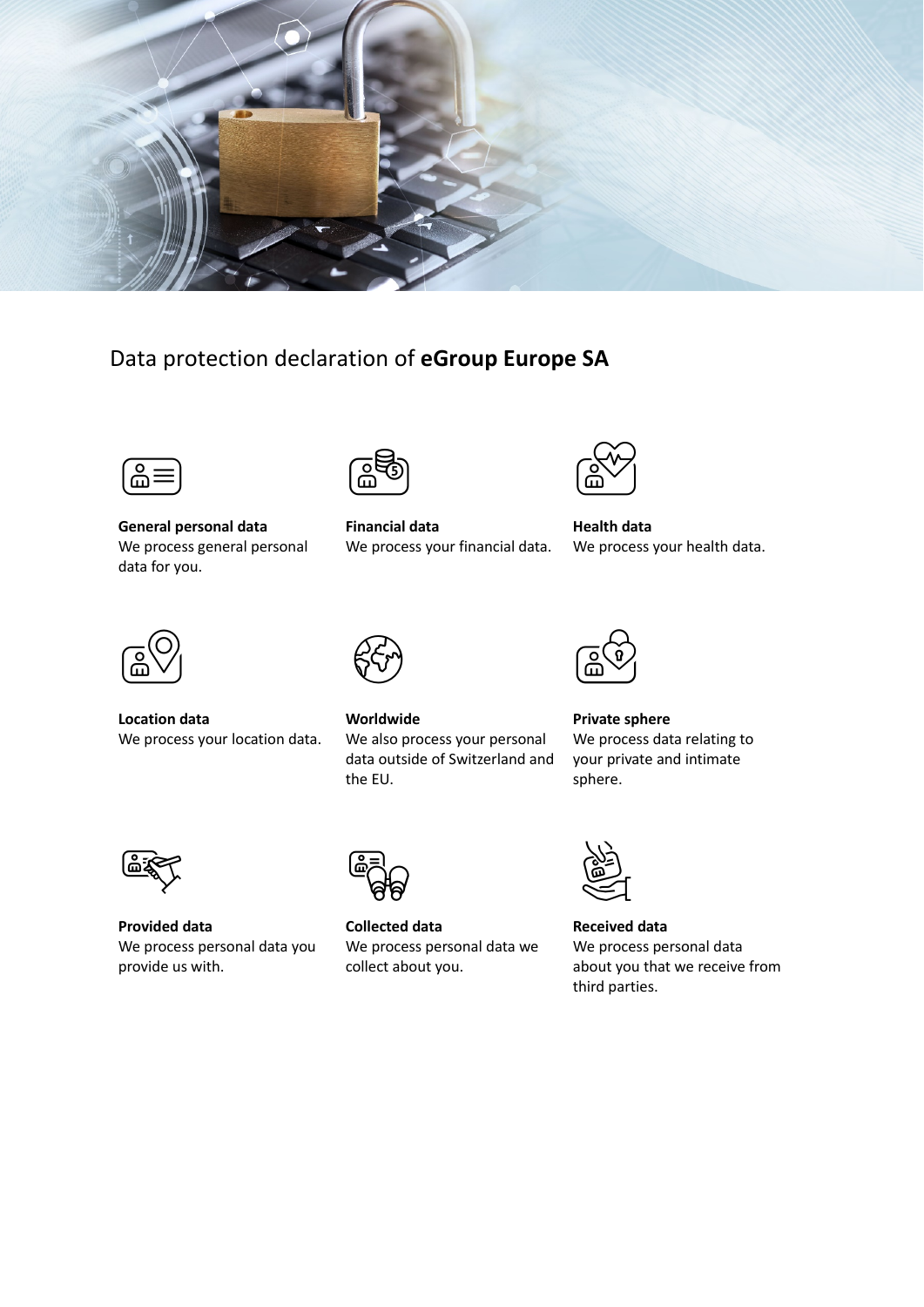



**Marketing** We use your personal data for marketing and advertising.



.

**Product development** We use your personal data for the development and improvement of our products and services.



**Other purposes** We use your personal data for other purposes unrelated to the core service.



**Data disclosure** We disclose your data to other companies who can decide for themselves how to use them.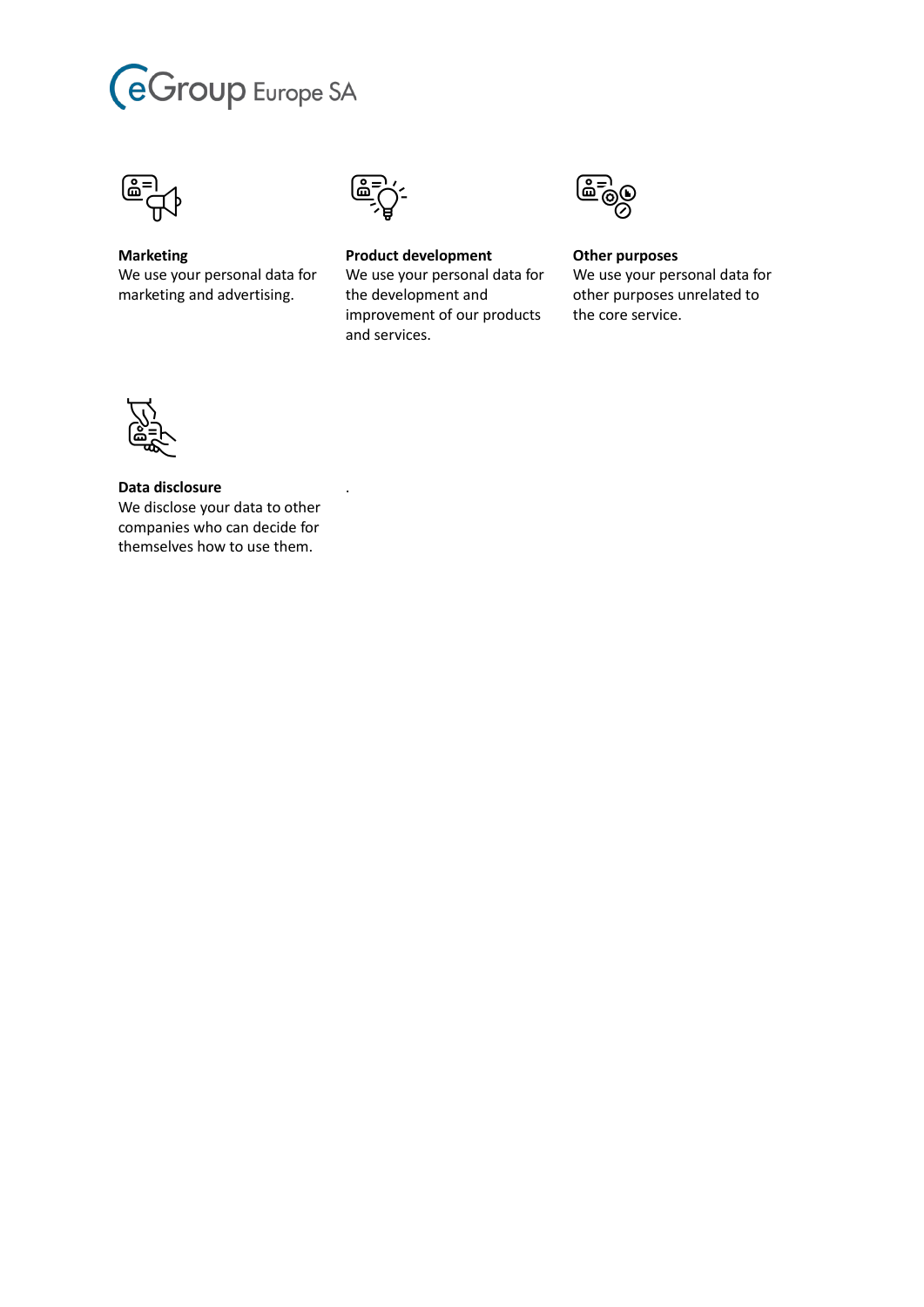# **eGroup** Europe SA

| 1.  |  |
|-----|--|
| 2.  |  |
| 3.  |  |
| 4.  |  |
| 5.  |  |
| 6.  |  |
| 7.  |  |
| 8.  |  |
| 9.  |  |
| 10. |  |
| 11. |  |
|     |  |

# <span id="page-2-0"></span>**1. What is this data protection declaration about?**

**eGroup Europe SA** (hereafter also «**we**», «**us**») procures and processes personal data relating to you or also other persons (so-called «**third parties**»). We are using the term «**data**» interchangeably with «**personal data**» here.

In this data protection declaration, we describe what we are doing with your data when you use **[www.egroup-europe.com](http://www.egroup-europe.com/)** (hereafter «**website**»), buy our services or products, are otherwise associated with us in a contractual framework, communicate with us or have anything else to do with us. Where required, we will inform you of additional processing activities not mentioned in this data protection declaration in time and in writing. In addition, we can also inform you about the processing of your data separately on other occasions, e.g. in declarations of consent, contract terms, additional data privacy statements, forms and notices.

If you disclose and/or provide data to us about other persons, i.e. relatives or colleagues, we assume that you are authorized to do so and that these data are correct. You confirm this by submitting data about third parties. Please also make sure that these third parties have been informed about this data protection declaration.

This data protection declaration is designed for the requirements of the EU General Data Protection Regulation («**GDPR**»), Swiss Data Protection Act («**DPA**»), and revised Swiss Data Protection Act («**revDPA**»). If and to what extent these laws are applicable depends on the individual case, however.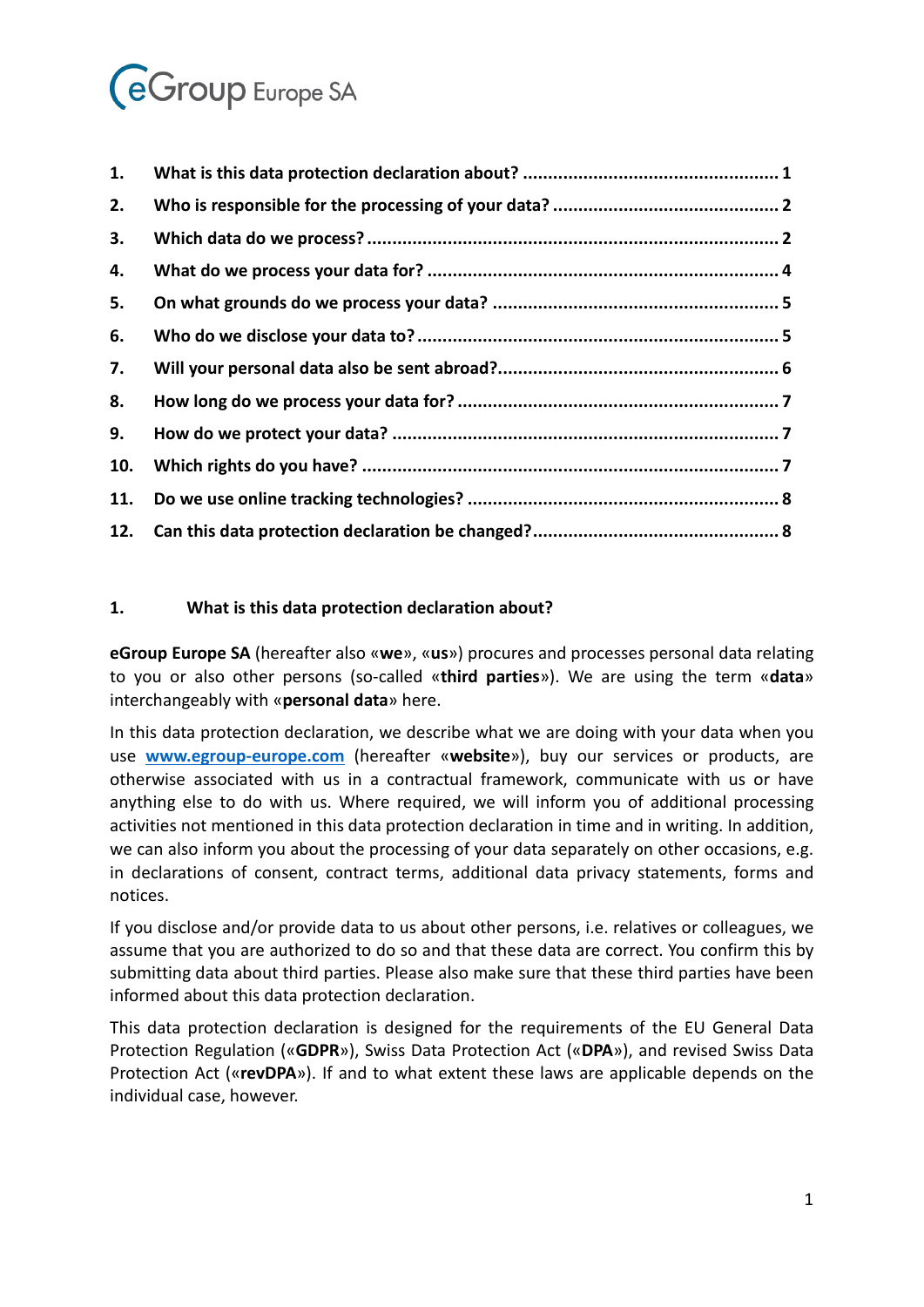

#### <span id="page-3-0"></span>**2. Who is responsible for the processing of your data?**

The controller of the data processing activities described in this data protection declaration under data protection law is **eGroup Europe SA, L-8399 Windhof** («**eGroup Europe**») insofar as not communicated otherwise in individual cases, e.g. in further data privacy statements, forms or contracts.

You can reach us as follows with your data protection queries and to exercise your rights as per sect. [10:](#page-8-2)

**eGroup Europe SA 22, rue de l`Industrie L-8399 Windhof [datenschutz@epension.com](mailto:datenschutz@epension.com)**

#### <span id="page-3-1"></span>**3. Which data do we process?**

We process various categories of data about you, with the latest and possibly also the earlier information if provided data change. The most important categories are the following:

- **Technical data**: When you use our website, we collect the IP address of your device and other technical data to maintain the functionality and safety. These data also include logs documenting the use of our systems. We will usually keep technical data for 6 months. We can also allocate an individual code to you and/or your device to ensure the functionality of these services (e.g. in the form of a cookie, see sect. [11\)](#page-9-0). The technical data themselves principally do not permit conclusions to be drawn about your identity.
- **Registration data**: Registration data can be collected in access controls for specific systems. We will usually keep registration data for 12 months after granting access.
- **Communication data**: If you are in contact with us by e-mail, telephone, letter or other communication media, we will collect the data exchanged between us, including your contact data and the peripheral data of the communication. If we wish or need to establish your identity, e.g. with requests for information, we will collect data to identify you (e.g. a copy of an ID card). We will usually keep these data for 12 months from the last exchange between us. This period can also be longer if required for reasons of proof, for compliance with statutory or contractual requirements, or for technical reasons. E-mails in personal mailboxes and written correspondences are usually kept for a minimum of 10 years.
- **Master data**: Master data is our term for basic data that we need along with the contractual data (see below) to conduct our contractual and other business relationships, or for marketing and advertising purposes, such as your name, contact data, and information about your role and function, your bank account(s), date of birth,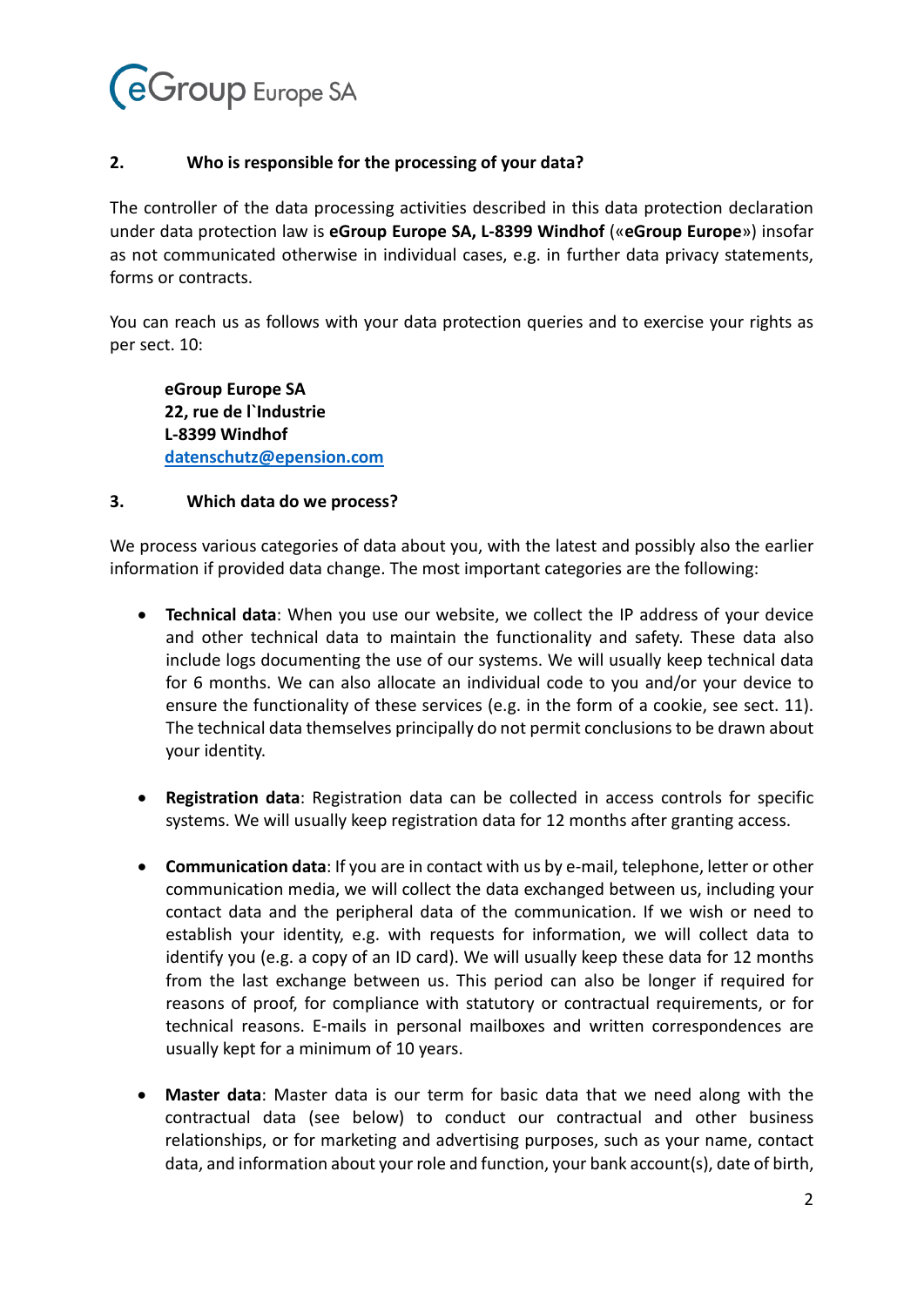

customer history, powers of attorney, powers to sign, and declarations of consent, for example. We will process your master data if you are a customer or other business contact or work for them (e.g. as the contact person of a business partner), or because we wish to contact you for our own purposes or those of ePension Fund Europe (ASSEP), based in L-2540 Luxembourg (hereafter «ePension»), e.g. in connection with marketing and advertising for ePension. We obtain master data from you personally (e.g. when you visit our trade fair booth), from organizations you work for, or from third parties such as our contract partners (e.g. brokers), as well as from publicly accessible sources such as public registers or the internet (e.g. telephone directory websites), for example. We can also process health data and information about third parties as part of the master data, and collect master data of our shareholders and investors. We will usually keep these data for [10] years from the last exchange between us, but from the end of contract as a minimum. This period can also be longer if required for reasons of proof, for compliance with statutory or contractual requirements, or for technical reasons. With pure marketing and advertising contacts, the period is normally much shorter, usually no more than [2] years from the last contact.

- **Contract data**: These are data collected in connection with a contract being concluded or performed with us directly or with ePension, as represented by us, e.g. information about contracts and the services provided or to be provided, data from the preliminary stages of a contract conclusion, information required or used for contract performance, and information on responses (e.g. complaints). This can also include the data of staff at the employers affiliated with ePension (e.g. master data, gross pay, tax ID, social security number, etc.). We will usually collect contract data from you, from contract partners and third parties involved in the contract performance, but also from third sources (e.g. providers of creditworthiness data) and publicly accessible sources. We will usually keep these data for 10 years from the last contract activity, but from the end of contract as a minimum. This period can also be longer if required for reasons of proof, for compliance with statutory or contractual requirements, or for technical reasons.
- **Other data**: We will also collect data of yours in other situations. Any data accrued in connection with official or judicial proceedings (such as files, evidence, etc.) may relate to you, for example. We can also collect data for health protection reasons (e.g. as part of protection concepts). We can receive or create photos, videos or sound recordings wherein you may be recognizable (e.g. who visited our trade fair booth or used our infrastructure and systems, and when). And we finally also collect and process data about our shareholders and other investors; besides master data, these also include information for the respective registers, for the exercising of your rights, and the organization of events (e.g. general meetings). The retention periods for these data are based on the purpose and limited to the necessary minimum. This ranges from a few days with many security cameras and usually a number of weeks for contact tracing data via the 3 months visitor data are usually kept for, through to reports about events with pictures, which can be kept for a number of years or longer. Data about you as a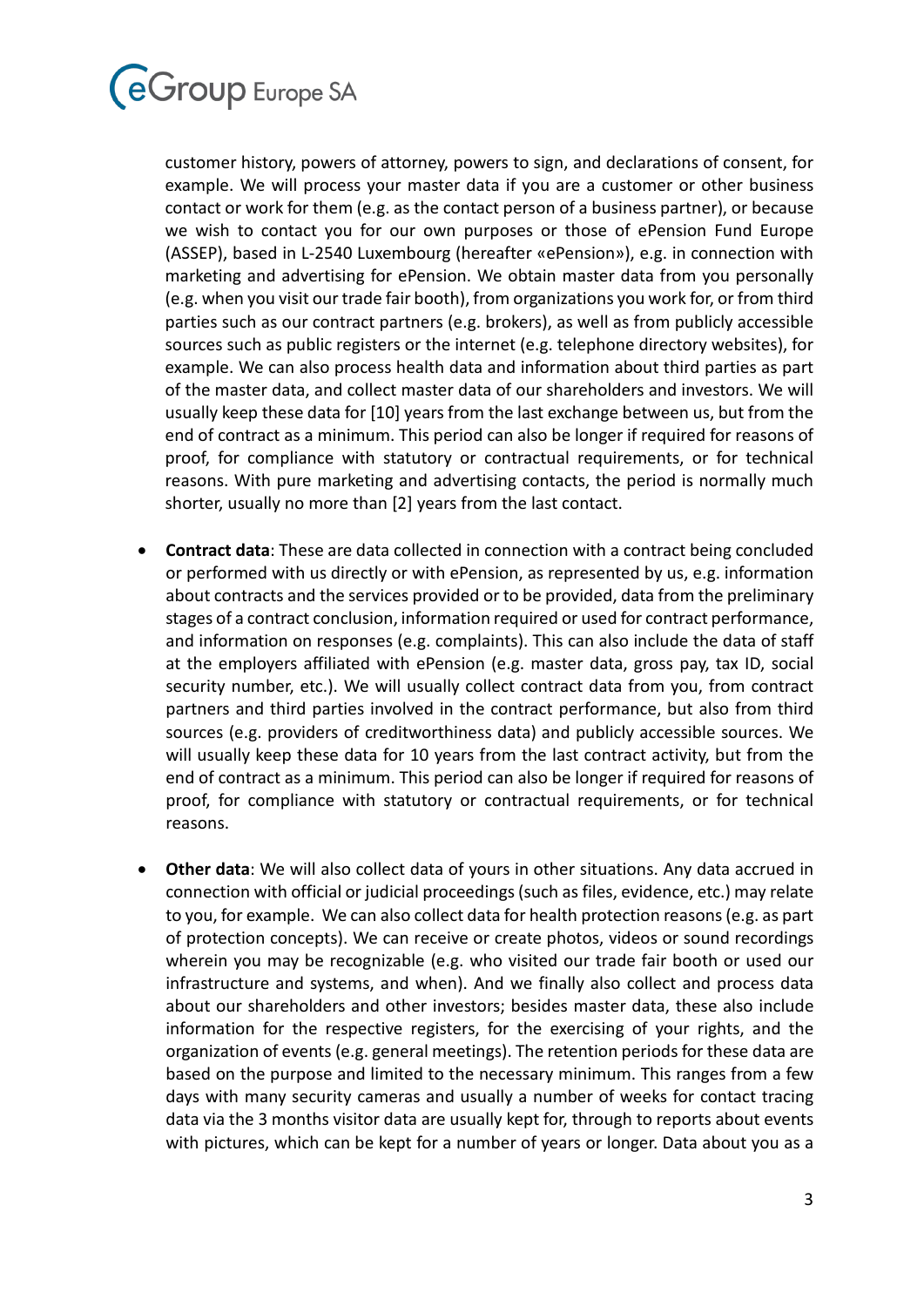

shareholder or other investor will be kept as required by company law, but for as long as you are invested in any case.

Many of the data detailed in this section [3](#page-3-1) are disclosed to us by you personally (e.g. by way of forms, in the communication with us, in connection with contracts, when you use the website, etc.). You are not obliged to do so except in isolated cases, e.g. as part of binding protection concepts (statutory requirements). If you conclude contracts with us or wish to be provided with a service, you will also need to provide us with data according to the relevant contract, especially master data and contract data, as part of your contractual obligations. The processing of technical data is unavoidable when you use our website. If you wish to access specific systems, you will need to provide us with registration data.

Insofar as not unlawful, we also collect data from publicly accessible sources (e.g. broker directories, internet, etc.) or receive data from our group companies ePension and eCare AG (based in CH-6330 Cham, hereafter «**eCare**»), from authorities and other third parties (e.g. credit bureaus such as Creditreform, for example).

#### <span id="page-5-0"></span>**4. What do we process your data for?**

We process your data for the purposes we explain below. Please see sect. [11](#page-9-0) for more information on the online segment. These purposes and/or their underlying aims constitute legitimate interests of ours and possible third parties. You can find more information on the legal basis of our processing in sect. [5.](#page-6-0)

We process your data for purposes relating to our **communication with you**, particularly to respond to requests and for you to exercise your rights (sect. [10\)](#page-8-2), and to contact you if we have any queries. We particularly use communication data and master data for this. We keep these data to document our communication with you, for training purposes, quality assurance, and for later enquiries.

We process data for establishing, managing and handling **contractual relationships** in our own name or representing ePension. Where we act for ePension, we will particularly process your data for after-sales services and official affiliation notifications (behördlicher Anschlussmeldungen).

We process data for **marketing purposes** in the name of ePension, e.g. to provide potential clients who are interested in ePension's services or products and come into contact with us at trade fairs or via agents with individual consultancy (incl. by telephone and other "live" channels) and information (e.g. brochures), electronically or by post. We also use data to contact potential distribution partners (brokers) by post. You can object to such contacts at any time (see the end of this sect. [4\)](#page-5-0) and/or withhold or revoke consent to the contacting for advertising purposes.

We furthermore process your data for **market research**, to **improve our services and business**, and for **product development**.

We can also process your data for **security purposes** and for **access control**.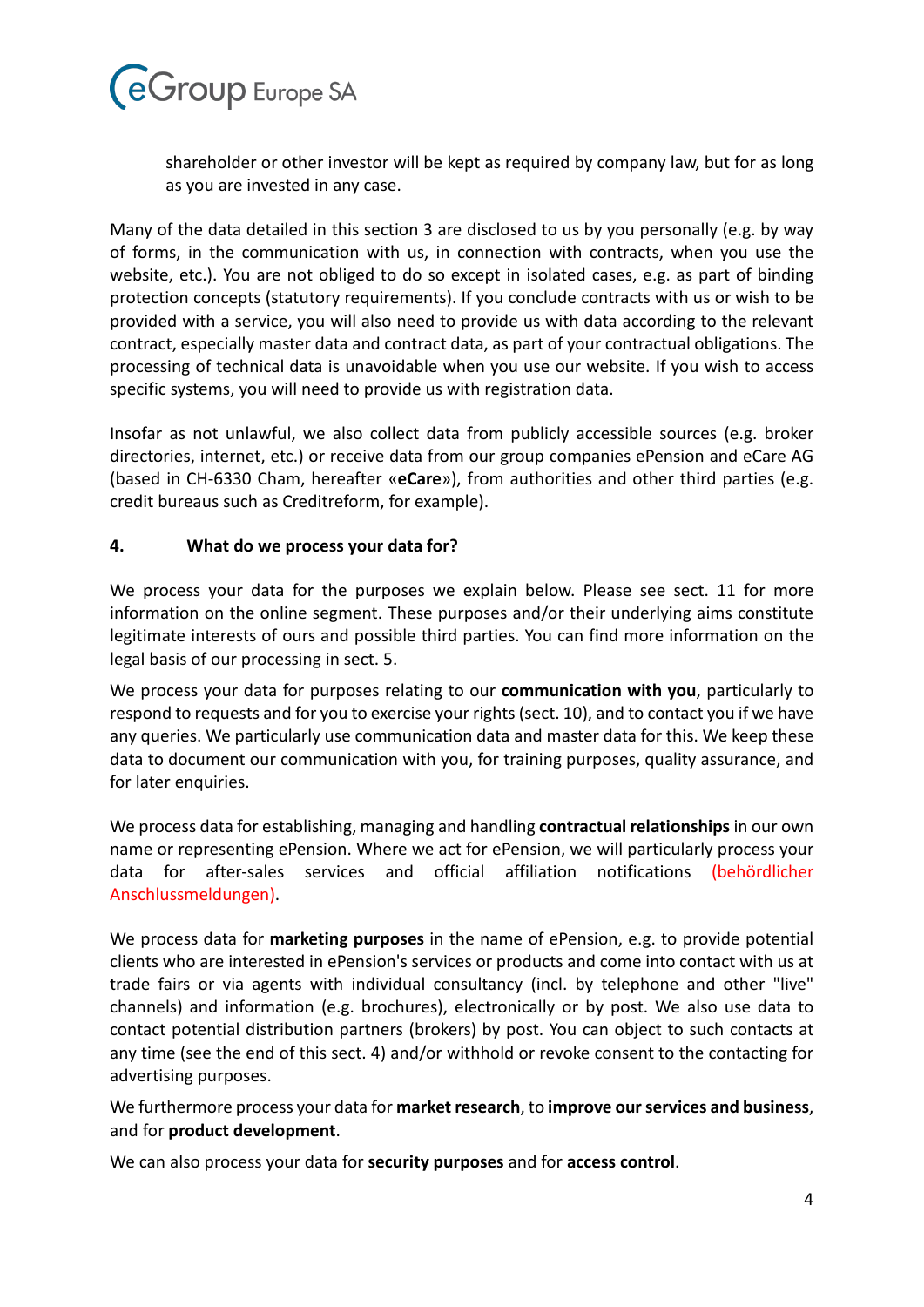

We process personal data to **comply with laws, instructions and recommendations from authorities, and with internal regulations** («**compliance**»).

We also process data for purposes of our **risk management** and as part of our prudent **company management**, including business organization and corporate development.

We can process your data **for other purposes**, e.g. in our internal workflows and administration, or in protecting our rights.

#### <span id="page-6-0"></span>**5. On what grounds do we process your data?**

Insofar as not asking for your **consent** for specific processing activities (e.g. the processing of particularly sensitive personal data, like data about your health), we will inform you separately of the respective purposes of the processing. You can revoke your consent with effect for the future at any time by a written notification (by post) or, where not agreed or stated otherwise, by e-mail to us; you can find our contact data in sect. [2.](#page-3-0) Upon receipt of the notification revoking your consent, we will no longer process the data for the purposes you agreed to originally, unless we have other legal grounds for this. The lawfulness of the processing based on your consent before you revoked it remains unaffected by your revocation of consent.

Where we are not asking for your consent to processing, our processing of your personal data is based on its necessity for the **initiation or performance of a contract** with you (or the body you represent) in our name or that of e-Pension, or on us or third parties having a **legitimate interest** in it, especially to be able to pursue the purposes and attendant objectives described in sect[. 4](#page-5-0) above, and to apply the corresponding measures. This also includes compliance with **legal provisions**, insofar as their observance is not already recognized as a legal basis by the respectively applicable data protection legislation (e.g. the legislation in the EEA or Switzerland with the GDPR).

When we are provided with sensitive data (e.g. health data), we can also process your data on other legal grounds, e.g. in case of disputes based on the processing's necessity for a possible trial, or the assertion or repulsion of **legal claims**. Other legal grounds may apply in individual cases, which we will communicate to you separately to the required extent.

# <span id="page-6-1"></span>**6. Who do we disclose your data to?**

In connection with our contracts, the website, our services and products, our legal obligations, or otherwise for the protection of our legitimate interests and the other purposes detailed in sect. [4,](#page-5-0) we also disclose personal data to third parties, especially to the following categories of recipient:

• **Contract partners incl. clients of ePension:** This primarily refers to our distribution partners (brokers), with whom we mostly exchange your master and contract data, as well as our other contract partners. These also include specific group companies, especially ePension, for which we handle the affiliation contracts with the fund, eCare, which provides us with a platform for managing the master and contract data, and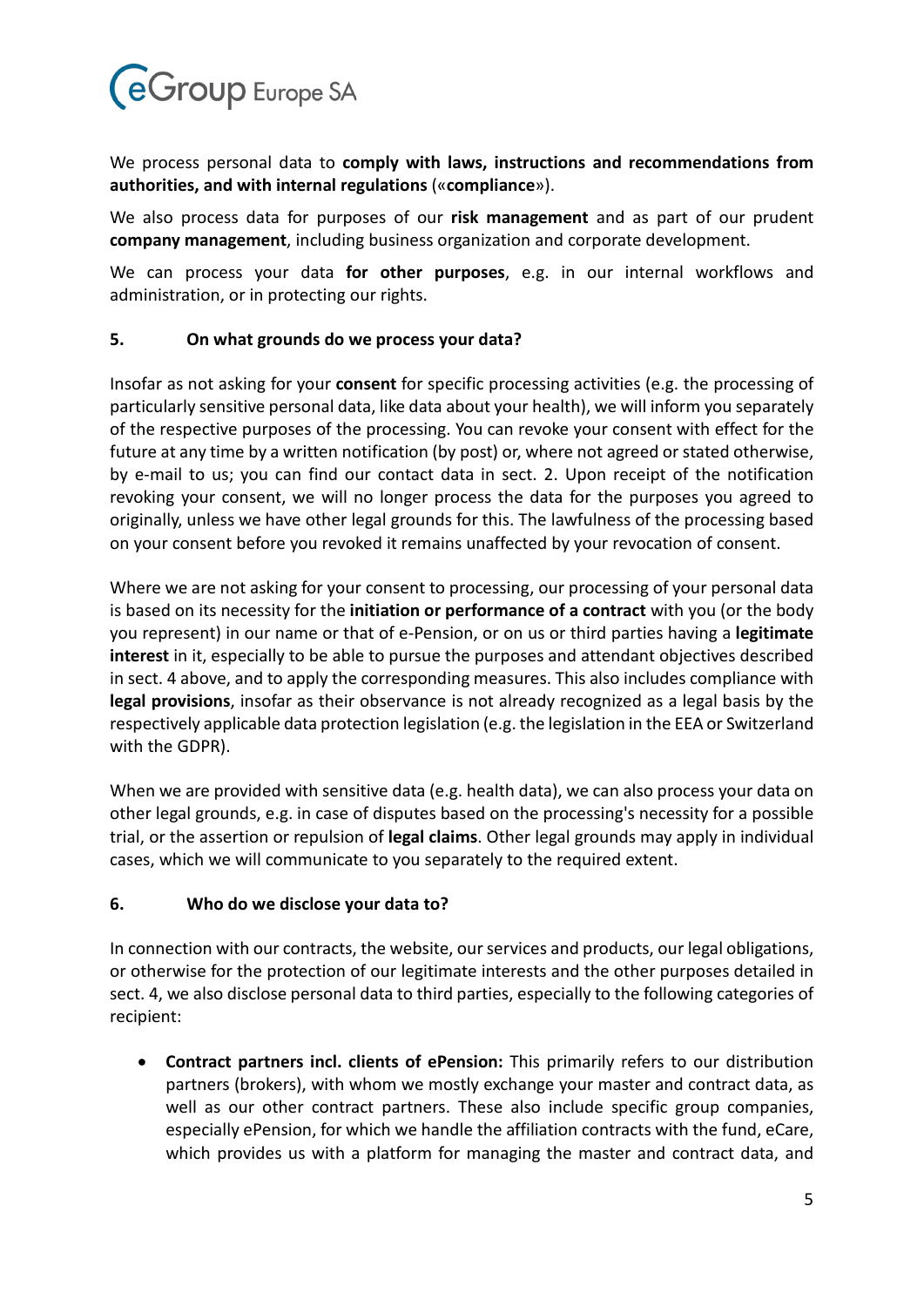

eFrame AG (hereafter «**eFrame**»), based in CH-6430 Schwyz, which provides us with IT services (see «service providers» below). We can also disclose health data to these group companies. ePension can use the data under this data protection declaration for itself for the same purposes as us (see sect. [4\)](#page-5-0). It also refers to the contract partners of ePension (employers and affiliated individual persons), however, as well as the benefit recipients, because this data disclosure arises from these contracts. If you are working for such a contract partner yourself, we can also supply it with data about you in this context (e.g. concerning the communication between us).

- **Service providers**: We cooperate with service providers at home and abroad that process data about you at our behest or in joint responsibility with us, or receive data about you from us on their own responsibility (e.g. IT providers, cleaning companies, banks, debt-collection agencies, or credit agencies). This can also include health data. The central IT service providers for us are Microsoft and eFrame, and the VP Bank in Luxembourg for debt collection.
- **Authorities**: We can disclose personal data to government agencies, courts of law and other authorities at home and abroad if we are legally obliged or authorized to do so, or where this is deemed necessary to protect our interests. This can also include health data. The authorities process the data about you they receive from us on their own responsibility.
- **Other persons**: This refers to other cases where the involvement of third parties arises from the purposes as per sect. [4,](#page-5-0) e.g. benefit recipients.

All these categories of recipient can in turn involve third parties, so that your data may also become available to them. We can restrict the processing by specific third parties (e.g. IT providers), but not others (e.g. authorities, banks, etc.).

# <span id="page-7-0"></span>**7. Will your personal data also be sent abroad?**

As explained in sect. [6,](#page-6-1) we also disclose data in other places. These are not only located in Luxembourg. Your data can thus also be processed in other European countries as well as the USA, but in exceptional cases in any country in the world.

If they are based in a country lacking adequate statutory data protection, we contractually require recipients to ensure data protection (for which we use the standard contract provisions of the European Commission, available [here\)](http://eur-lex.europa.eu/LexUriServ/LexUriServ.do?uri=OJ:L:2010:039:0005:0018:DE:PDF), insofar as they are not already subject to legally recognized regulations ensuring data protection and we are unable to invoke an exemption clause. An exemption can namely apply in legal proceedings abroad, but also in cases of prevailing public interests, or if a contract performance necessitates such a disclosure, if you have consented, or where the data concerned have been made generally available by you without objecting to their processing.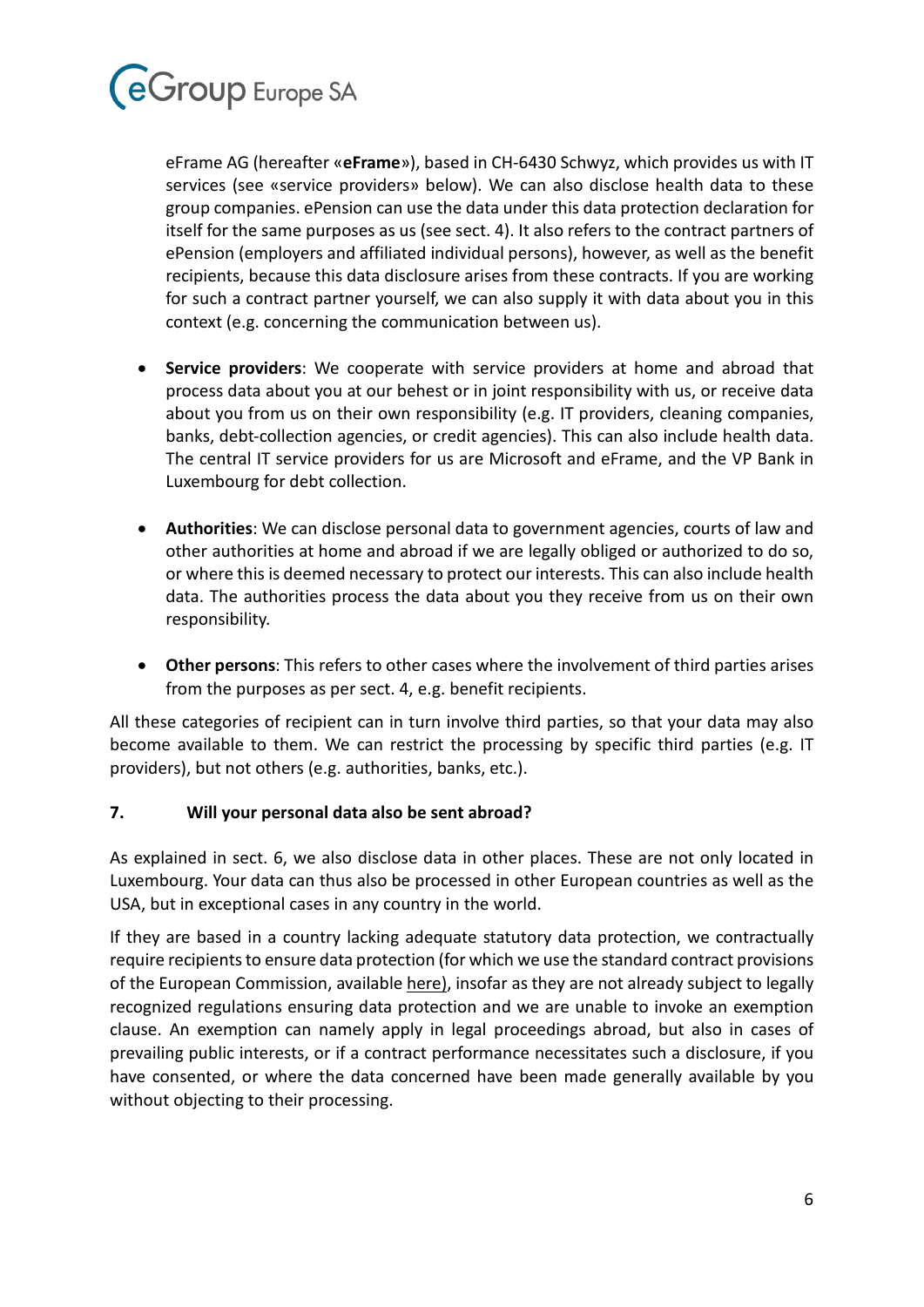

#### <span id="page-8-0"></span>**8. How long do we process your data for?**

We will process your data for as long as required for our processing purposes, by statutory retention periods, for our legitimate interests in this processing for evidentiary and documentation purposes, or where a storage takes place for technical reasons. You can find further information on the respective storage and processing periods in the individual data categories in sect. [3](#page-3-1) and/or cookie categories in sect. [11.](#page-9-0) Where not prohibited by statutory or contractual requirements, we will delete or anonymize your data in the course of our usual workflows upon the expiry of the storage or processing period.

#### <span id="page-8-1"></span>**9. How do we protect your data?**

We apply adequate security measures to ensure the confidentiality, integrity and availability of your personal data, protect them from unauthorized or unlawful processing, and from the risks of loss, unintentional amendment, unintended disclosure or unauthorized access.

#### <span id="page-8-2"></span>**10. Which rights do you have?**

**Under specific circumstances, the applicable data protection regulations entitle you to object to the processing of your data, especially for purposes of direct marketing and further legitimate interests in the processing.**

To facilitate your control over the processing of your personal data, you additionally have the following rights relating to our data processing, depending on the applicable data protection legislation:

- the right to demand information from us as to whether we process data of yours and which ones;
- the right to have data rectified by us if they are incorrect;
- the right to demand the erasure of data;
- the right to demand from us the surrender of specific personal data in a commonly used electronic format, or their transmission to another controller;
- the right to withdraw your consent insofar as our processing is based on it;
- the right to be provided, upon request, with further information helpful for exercising these rights.

**If you wish to exercise the aforementioned rights vis-a-vis our company**, please contact us in writing, personally at our address or, where not stated or agreed otherwise, by e-mail; see sect. [2](#page-3-0) for our contact data. We will need to identify you to exclude misuse (e.g. with a copy of your ID card, insofar as no other options exist).